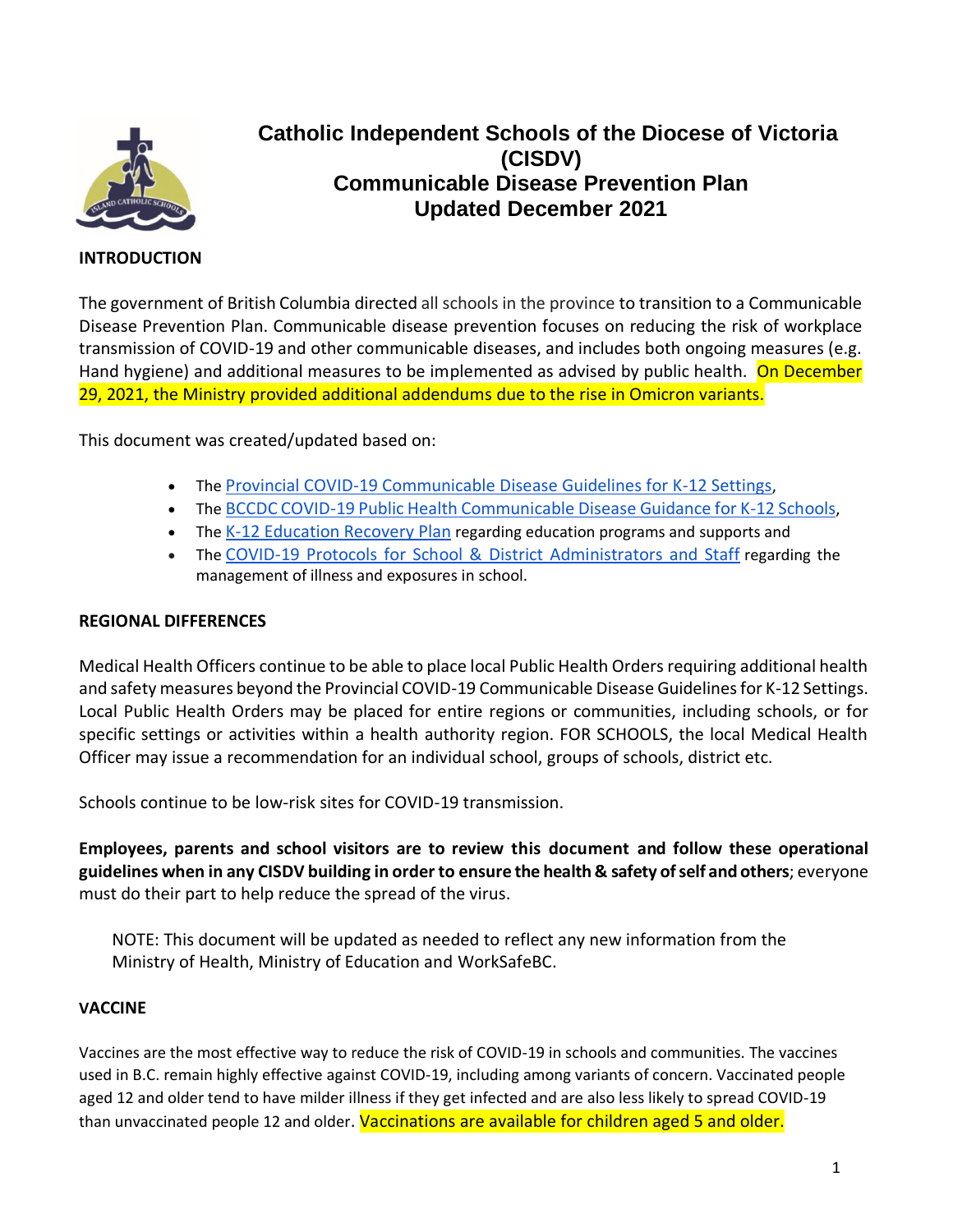# **Proof of Vaccination is NOT required for schools for staff, students, or visitors.**

## **Physical Distancing and Space Arrangement**

Remind students and staff about respecting others' personal space (maximize space between people).

- In all situations, **maximize space** between individuals to avoid unintentional physical contact
- Use available space to spread out people; provide both common space, classroom and learning environment configurations. Limit and whenever possible, avoid face to face seating arrangements.
- Emergency drills and evacuation drills must continue; administrators will ensure that muster points for these drills are also spaced out to avoid overcrowding
- Implement strategies that prevent crowding at pick-up and drop off times
- Take students outside more often, where and when possible
- Manage flow of people in common areas, including hallways and lockers (floor markings and traffic flow signs should be used)

## **Staff Only Spaces**

- Manage flow of people and overcrowding in common areas such as break rooms, photocopier by using floor markings, traffic flow signs and posters and occupancy limits
- Staff only gatherings ( e.g. staff meetings, in-service and professional development activities) are to be held virtually at this time

## **School Gatherings and Events**

- School gatherings and events are to be held virtually at this time
- If gatherings and events must be in person, minimize the number of people in attendance as much as possible and do not exceed 50% operating capacity; do not allow spectators
- Examinations or assessments are not considered school gatherings; however, they must still follow all current COVID-19 requirements

#### **Personal Items**

- Continue to bring personal items to school
- Students and staff should not share items that come in contact with the mouth (e.g. food, drinks, unwashed utensils, wind instruments)
- Encourage use of lockers

# **Personal Protective Equipment (PPE)**

Staff will utilize positive and incisive approaches to engage students in the use of masks and should not employ measures that are punitive or stigmatizing in nature.

- **All K-12 staff** are required to wear masks or a mask and face shield indoors and on school buses
- **All K-12 students** are required to wear masks indoors and on school buses
- **All visitors** to the school must wear a mask when they are inside the school

# **Exemptions for staff, students and visitors (regarding PPE)**

The guidance outlined above regarding mask requirements does not apply to staff, students, and visitors in the following circumstances:

- to a person who cannot tolerate wearing a mask for health or behavioural reasons
- to a person who is unable to put on or remove a mask without the assistance of another person
- if the mask is removed temporarily for the purposes of identifying the person wearing it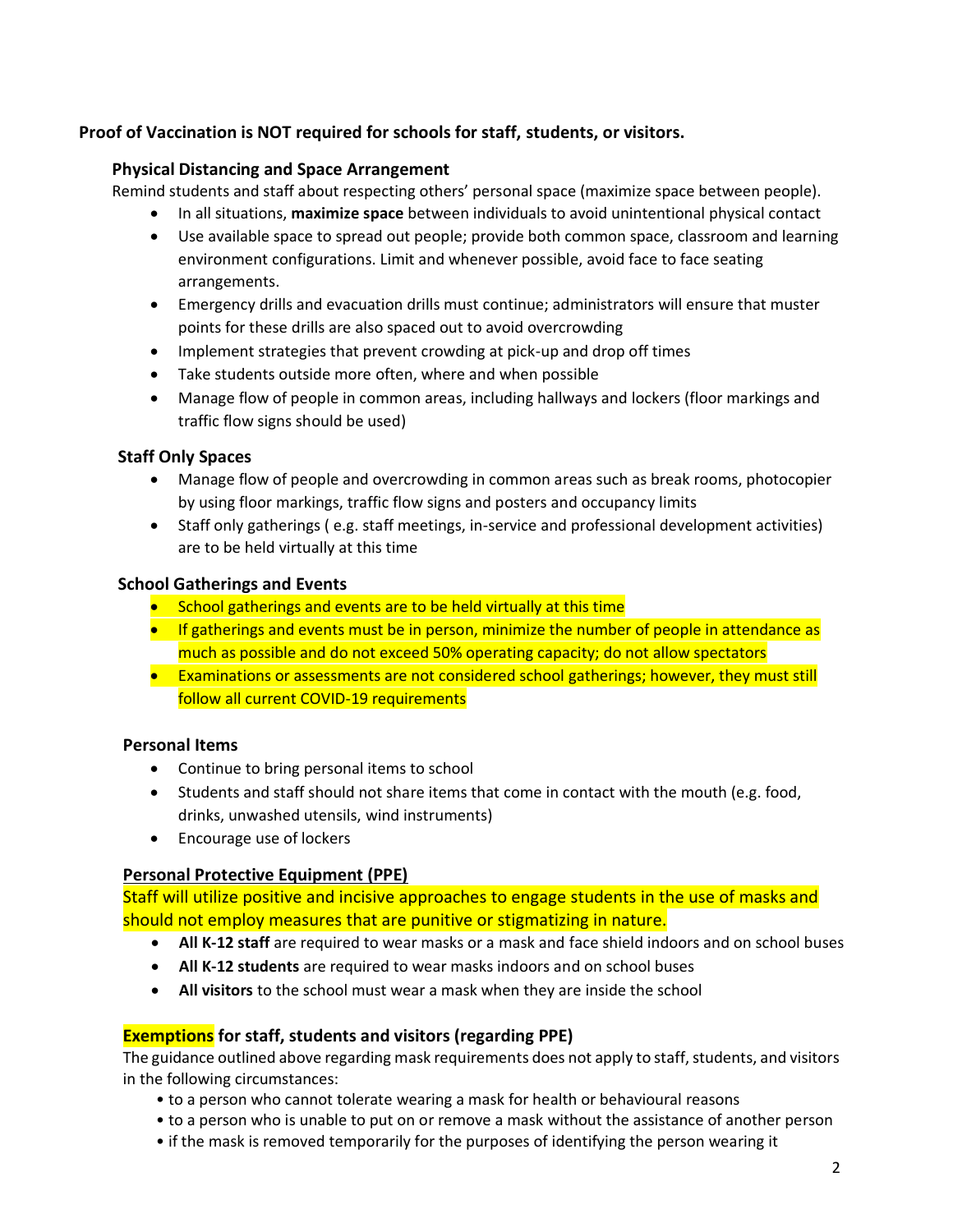• if the mask is removed temporarily to engage in an educational activity that cannot be performed while wearing a mask (e.g. playing a wind instrument, engaging in high-intensity physical activity, etc.)

- if a person is eating or drinking
- if a person is behind a barrier; or

• in particular circumstances while providing a service to a person with a disability or diverse ability (see below)

## **Supporting Students with Disabilities/Diverse Abilities**

Supporting student with disabilities/diverse abilities may require staff providing support services to be in close physical proximity or in physical contact with a student

- When indoors, and the services cannot be provided from behind a barrier, staff are required to wear a non-medical mask, face covering or face shield (in which case a non-medical mask should be worn in addition to the face shield).
- When working with students when seeing facial expressions and/or lip movement is important, and the service cannot be provided from behind a barrier, options include having the staff member wear a mask with a transparent section to enable visualization of the mouth.

#### **If a staff, student or visitor is unable to wear a mask, other controls will remain in place.**

#### **Buses**

- Bus Drivers are required to wear a non-medical mask, face covering or non-medical mask face shield
- Student and staff masks should be put on prior to loading
- Students and staff should practice diligent hand hygiene (before and after a trip)
- Buses need to be cleaned and disinfected: all frequently touched surfaces will be cleaned at least once a day; surfaces touched by fewer people are cleaned once a day
- Windows should be open when weather permits for increased ventilation
- Spread passengers out if empty seats are available

# **Cleaning and Disinfecting**

- Frequently touched surfaces (e.g. doorknobs, light switches, hand railings, water fountains, faucet handles, toilet handles etc.) will be cleaned and disinfected at least once in a 24-hour period
- Visibly dirty surfaces will be cleaned as well as disinfected
- Garbage containers will be emptied daily
- Carpets/rugs/and frequently touched items such as toys, may be used if hand hygiene is practiced before and after use

#### **Water fountains**

- Water fountains/drinking stations access will not be limited
- Hand hygiene must be practiced before and after use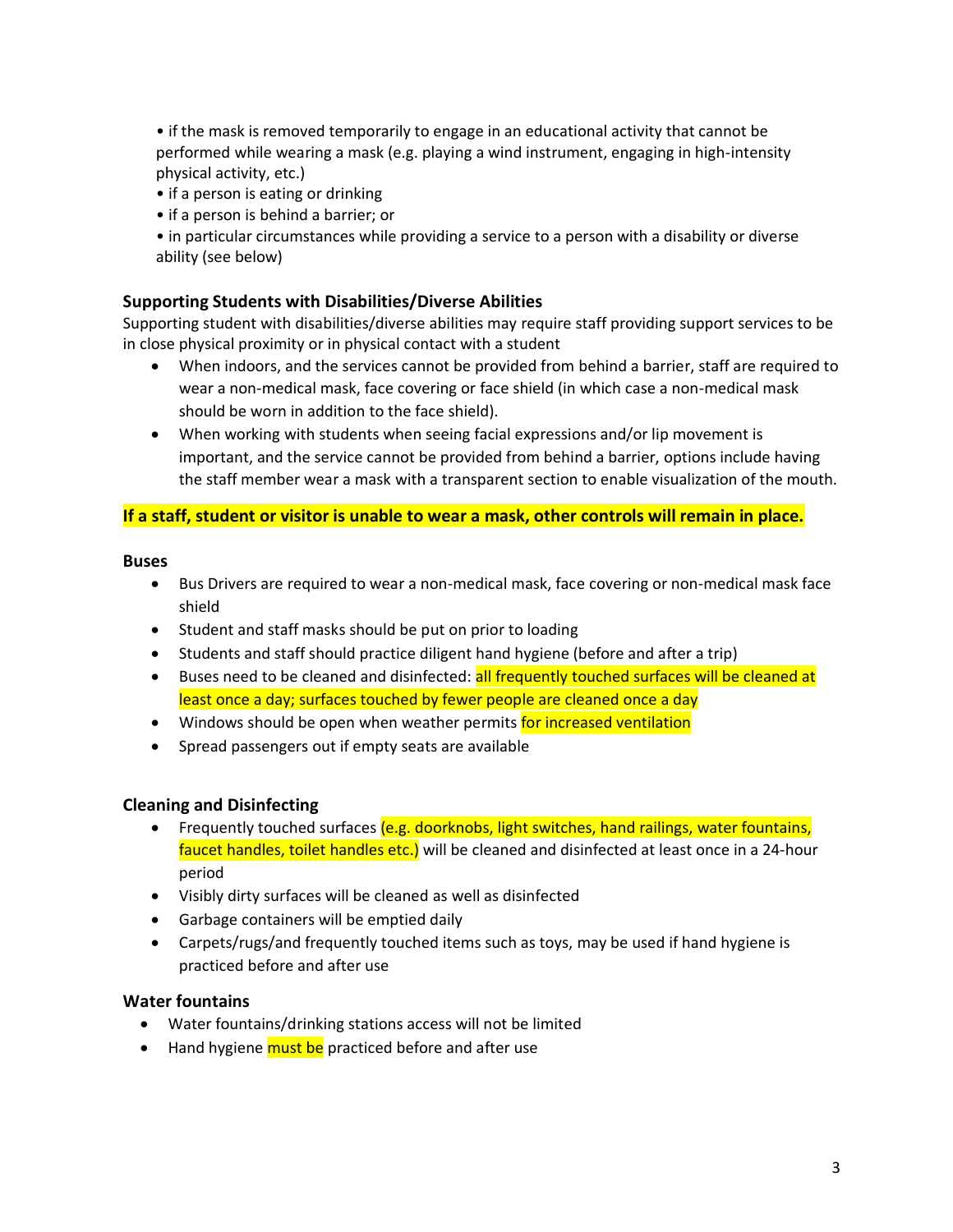# **Illness & Self-Assessment Protocols**

# **Daily Health Check**

- Parents and caregivers are reminded to assess their children **daily** for illness before sending them to school. Please use the K-12 Daily [Health Check app](https://www.k12dailycheck.gov.bc.ca/) Health Check app for daily assessment of symptoms. If you feel unwell, stay home
- Staff and other adults should complete the Daily Health check prior to entering the school. If sick, they must stay home and not enter the building
- Doctor's notes are NOT required to confirm health status

# **Staying home, self-isolation AND returning to school**

- Students and staff are to stay at home when sick
- Students and staff must stay home if required to self-isolate
- Students or staff may still attend school if a member of their household develops new symptoms of illness, provided the student/staff has no symptoms themselves
- Students and staff can return to school after illness:
	- o After Covid-19 or other communicable disease return following the advice of a health practitioner
	- $\circ$  For other illnesses, when the symptoms have improved, and they feel well enough to participate in all school activities
	- o If you are unsure, call 811
	- o **A doctor's note is NOT required**

# **Visitors**

- Visitors to schools are limited to those who are supporting activities that are of direct benefit to student learning and well-being at this time
- Visitors are to complete a daily health check prior to entering the school. If sick, they must not enter the building
- Visitors are to be aware of the communicable disease protocols and requirements please see entrance of school and/or website
- Visitors must sign in/sign out

# **Ventilation and Air Circulation**

- Regularly maintain HVAC systems
- MERV 13 filters or higher when possible
- Open windows weather permitting
- Fans must not direct air into faces/breathing zones of staff or students
- Move activities outdoors when possible

# **Curriculum, programs and Activities**

For more information on course specific guidelines please see the [Provincial COVID-19](https://www2.gov.bc.ca/assets/gov/education/administration/kindergarten-to-grade-12/safe-caring-orderly/k-12-covid-19-health-safety-guidlines.pdf)  [Communicable Disease Guidelines for K-12 Settings](https://www2.gov.bc.ca/assets/gov/education/administration/kindergarten-to-grade-12/safe-caring-orderly/k-12-covid-19-health-safety-guidlines.pdf)

- Equipment that touches the mouth should not be shared unless disinfected between use
- Hand hygiene should be practiced before and after using frequently touched equipment
- Extracurricular sports tournaments are paused at this time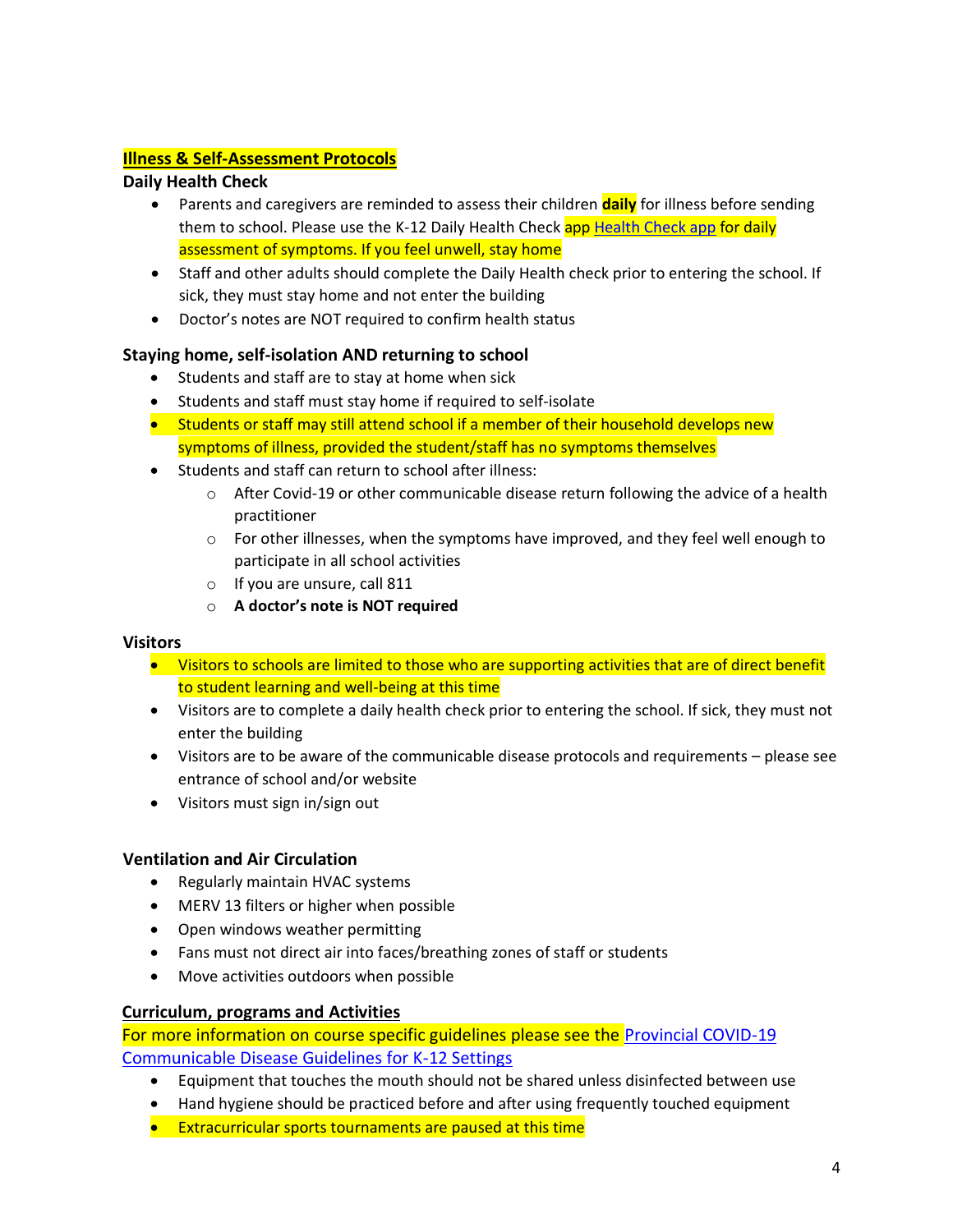# **Food Services**

- Food sales, hot lunch programs and fundraisers are permitted
- Food and beverages should not be shared

# **Music Programs**

- K-12 staff and K-12 students must wear masks when indoors and a barrier is not present. Masks may be temporarily removed while playing a wind instrument, but must be worn while singing
- Shared equipment must be disinfected between different individual use and proper hygiene should be practiced

# **PE programs/School Sports**

- Spread students and staff out in available space, outdoor activities are encouraged
- K-12 staff, and K-12 students are required to wear mask during PE class while indoors (and a barrier is not present)
- Students are NOT required to wear masks during high-intensity physical activities (e.g. stationary bike, weightlifting, basketball, soccer) but may choose to do so
- Shared equipment can be used, provided it is cleaned and disinfected as per guidelines
- Students are encouraged to wash their hands before and after using frequently touched

## **Playgrounds**

- Practice proper hand hygiene before and after outdoor play
- Minimize unintentional physical contact between students
- Sand and water can be used (for play) provided student wash their hands before and after play

# **School Libraries/Learning Commons**

• There is no need to clean, disinfect or quarantine laminated or glossy paper-based products

# **Theatre, Film and Dance Programs**

• Shared equipment such as set pieces, props, cameras etc. should be cleaned and disinfected between use; proper hand hygiene should be practiced before and after use of high frequency touched equipment